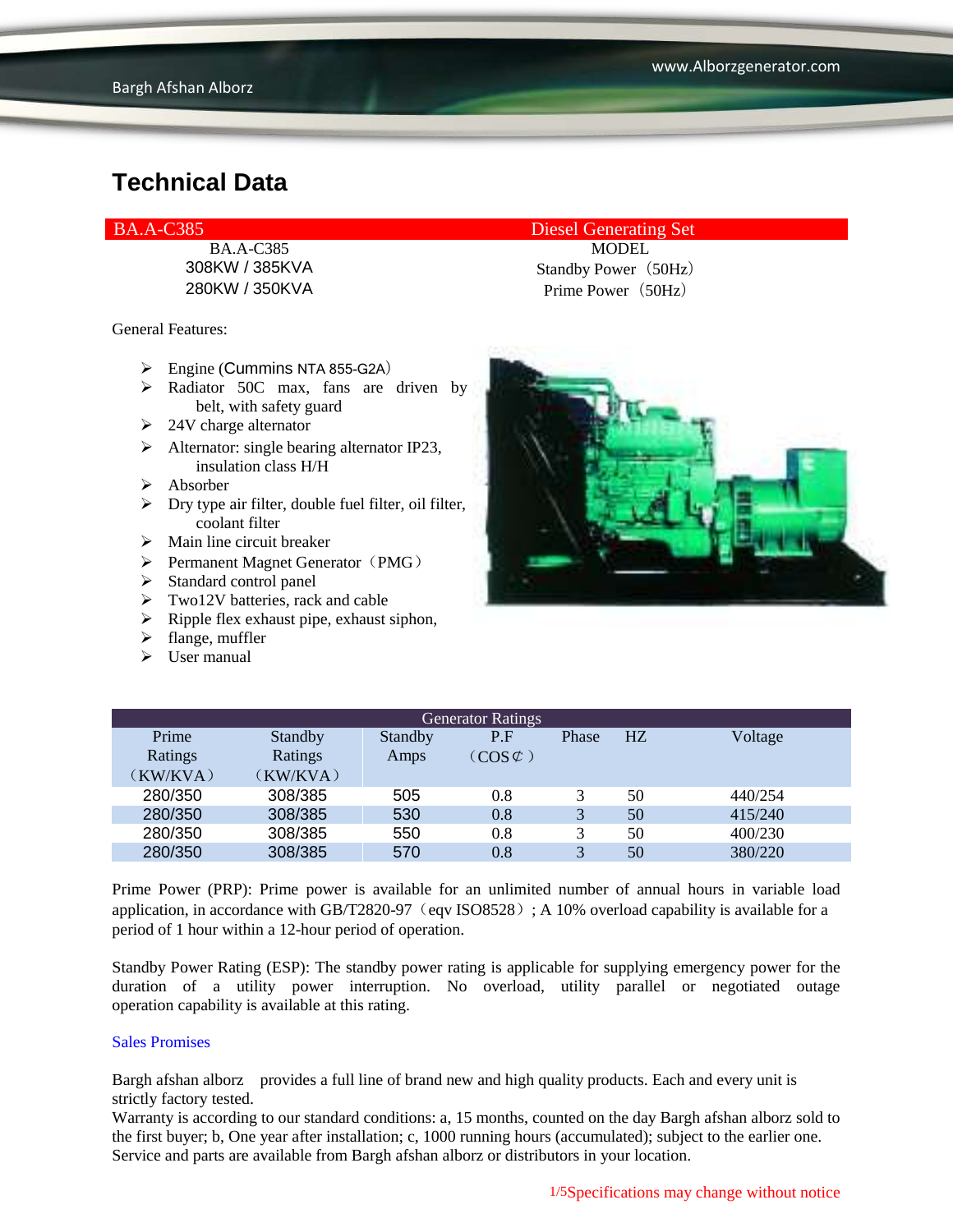| <b>BA.A-C385</b>                 | <b>Diesel Generating Set</b>                |  |  |  |
|----------------------------------|---------------------------------------------|--|--|--|
| <b>ENGINE DATA</b>               |                                             |  |  |  |
| Manufacturer / Model:            | Cummins NTA 855-G2A, 6-cycle                |  |  |  |
| Air Intake System:               | Turbo Charged and Search Refrigerated       |  |  |  |
| Fuel System:                     | Electronic                                  |  |  |  |
| <b>Cylinder Arrangement:</b>     |                                             |  |  |  |
| Displacement:                    | 14L                                         |  |  |  |
| Bore and Stroke:                 | $140*152$ (mm)                              |  |  |  |
| <b>Compression Ratio:</b>        | 14,0:1                                      |  |  |  |
| <b>Rated RPM:</b>                | $1500$ rpm                                  |  |  |  |
| Max. Standby Power at Rated RPM: | 332KW/455HP                                 |  |  |  |
| Governor Type:                   | RSV Mechanical(Std) / Electronic (Optional) |  |  |  |
|                                  | <b>Exhaust System</b>                       |  |  |  |
| <b>Exhaust Gas Flow:</b>         | 66m <sub>3</sub> /min                       |  |  |  |
| <b>Exhaust Temperature:</b>      | 558°C                                       |  |  |  |
| Max Back Pressure:               | 10kPa                                       |  |  |  |
|                                  | Air Intake System                           |  |  |  |
| <b>Max Intake Restriction:</b>   |                                             |  |  |  |
| Consumption:                     |                                             |  |  |  |
| Air Flow:                        | 24m <sub>3</sub> /min                       |  |  |  |
|                                  | <b>Fuel System</b>                          |  |  |  |
| 100% (Prime Power) Load:         | $72 \quad L/h$                              |  |  |  |
| 75% (Prime Power) Load:          | L/h                                         |  |  |  |
| 50% (Prime Power) Load::         | L/h                                         |  |  |  |
|                                  | Oil System                                  |  |  |  |
| Total Oil Capacity:              | 90L                                         |  |  |  |
| Oil Consumption:                 | ≤4g/kwh                                     |  |  |  |
| Engine Oil Tank Capacity:        | 38L                                         |  |  |  |
| Oil Pressure at Rated RPM:       | kPa                                         |  |  |  |
|                                  | Cooling System                              |  |  |  |
| <b>Total Coolant Capacity:</b>   | 70L                                         |  |  |  |
| Thermostat:                      | 82-95°C                                     |  |  |  |
| Max Water Temperature:           | 104°C                                       |  |  |  |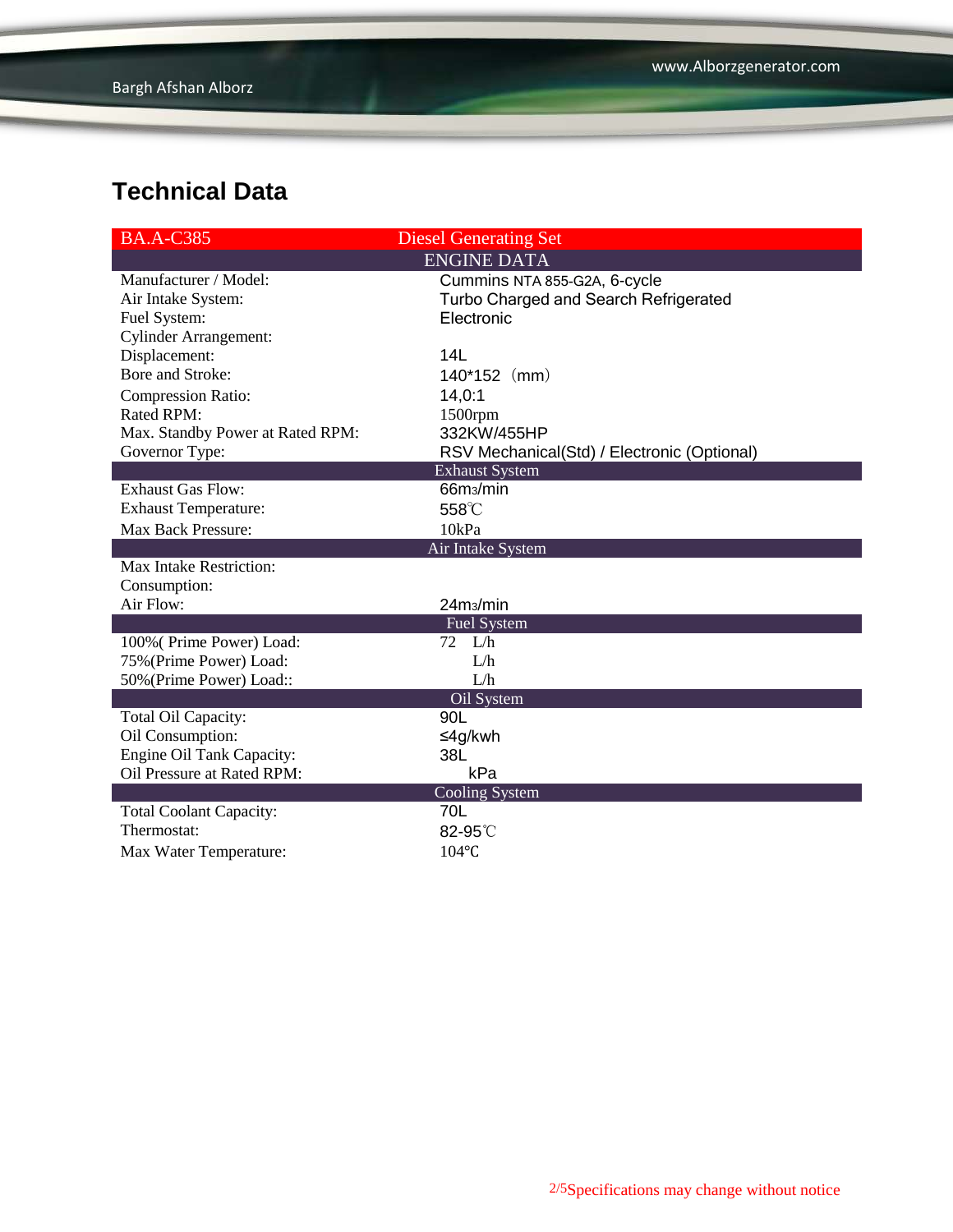| <b>BA.A-C385</b>                                                                           | <b>Diesel Generating Set</b>             |  |  |  |  |
|--------------------------------------------------------------------------------------------|------------------------------------------|--|--|--|--|
| <b>ALTERNATOR SPECIFICATION</b>                                                            |                                          |  |  |  |  |
|                                                                                            | <b>GENERAL DATA</b>                      |  |  |  |  |
| Compliance with GB755, BS5000, VDE0530, NEMAMG1-22, IED34-1, CSA22.2 and AS1359 standards. |                                          |  |  |  |  |
| <b>Alternator Data</b>                                                                     |                                          |  |  |  |  |
| Number of Phase:                                                                           | 3                                        |  |  |  |  |
| Connecting Type:                                                                           | 3 Phase and 4 Wires, "Y" type connecting |  |  |  |  |
| Number of Bearing:                                                                         | 1                                        |  |  |  |  |
| <b>Power Factor:</b>                                                                       | 0.8                                      |  |  |  |  |
| Protection Grade:                                                                          | IP23                                     |  |  |  |  |
| Altitude:                                                                                  | $\leq 1000m$                             |  |  |  |  |
| <b>Exciter Type:</b>                                                                       | Brushless, self-exciting                 |  |  |  |  |
| Insulation Class, Temperature Rise:                                                        | H/H                                      |  |  |  |  |
| Telephone Influence Factor (TIF):                                                          | $<$ 50                                   |  |  |  |  |
| THF:                                                                                       | $<$ 2%                                   |  |  |  |  |
| <b>Voltage Regulation, Steady State:</b>                                                   | $\leq \pm 1\%$                           |  |  |  |  |
| Alternator Capacity:                                                                       | 385KVA                                   |  |  |  |  |
| <b>Alternator Efficiencies:</b>                                                            | 92%                                      |  |  |  |  |
| Air Cooling Flow:                                                                          |                                          |  |  |  |  |
|                                                                                            | <b>GENERATING SET DATA</b>               |  |  |  |  |
| Voltage Regulation:                                                                        | $\geq \pm 5\%$                           |  |  |  |  |
| <b>Voltage Regulation, Stead State:</b>                                                    | $\leq \pm 1\%$                           |  |  |  |  |
| Sudden Voltage Warp (100% Sudden Reduce):                                                  | $\leq +25\%$                             |  |  |  |  |
| Sudden Voltage Warp (Sudden Increase):                                                     | $\leq$ -20%                              |  |  |  |  |
| Voltage Stable Time (100% Sudden Reduce):                                                  | $\leq 6S$                                |  |  |  |  |
| Voltage Stable Time (Sudden Increase)                                                      | $\leq 6S$                                |  |  |  |  |
| Frequency Regulation, Stead State:                                                         | $\leq 5\%$                               |  |  |  |  |
| Frequency Waving:                                                                          | ≤0.5%                                    |  |  |  |  |
| Sudden Frequency Warp (100% Sudden Reduce):                                                | $\leq +12\%$                             |  |  |  |  |
| Sudden Frequency Warp (Sudden Increase):                                                   | $\leq$ -10%                              |  |  |  |  |
| Frequency Recovery Time (100% Sudden Reduce):                                              | $\leq$ 5S                                |  |  |  |  |
| Frequency Recovery Time (Sudden Increase):                                                 | $\leq$ 5S                                |  |  |  |  |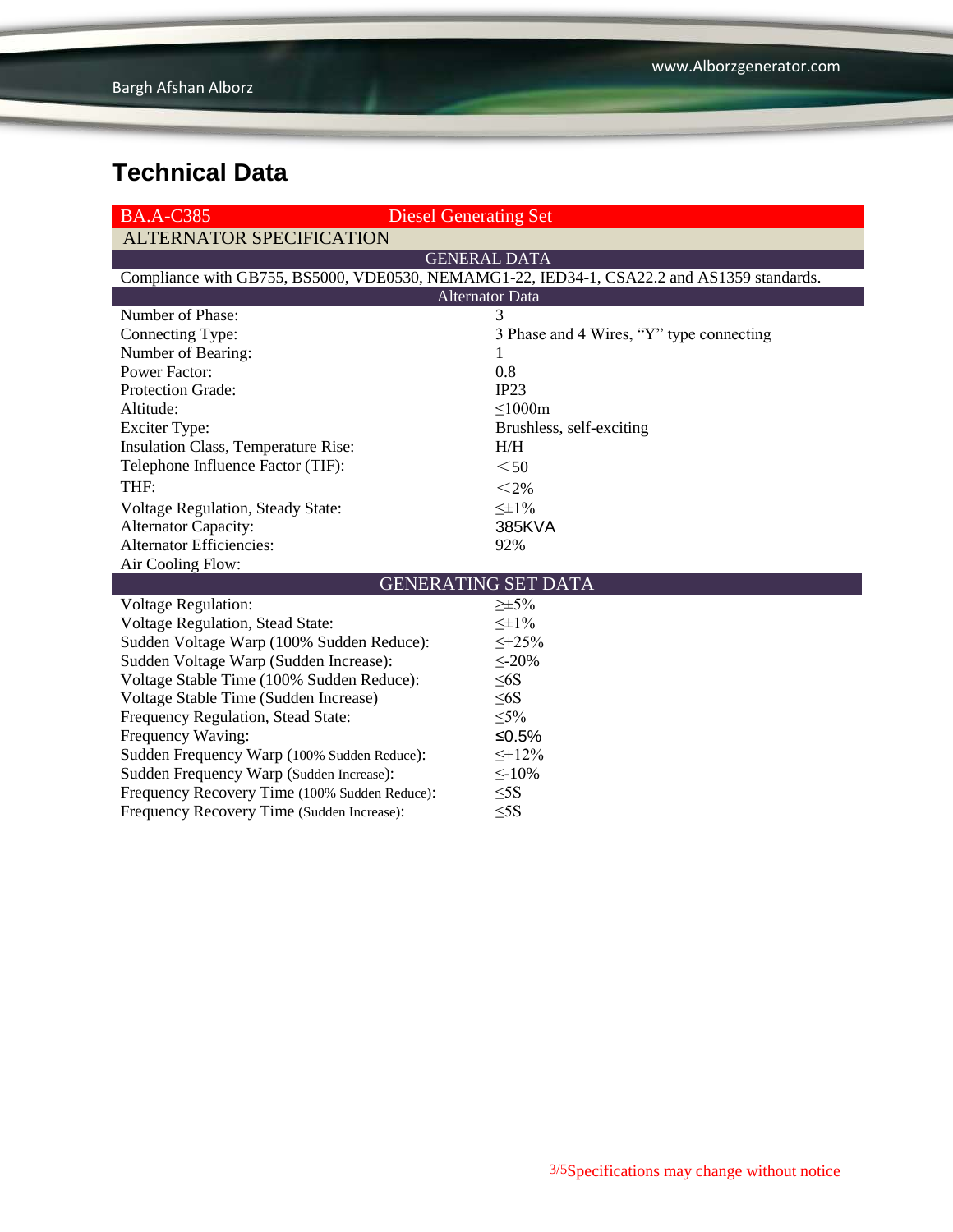| <b>BA.A-C385</b>              | <b>Diesel Generating Set</b> |                                   |
|-------------------------------|------------------------------|-----------------------------------|
| <b>Options</b>                |                              |                                   |
| Engine                        | <b>Fuel System</b>           | Control System                    |
| Heater 2KW & 4KW              | Daily Fuel Tank              | Auto Control Panel                |
| Battery Charger 3.5A & 7A     | <b>Base Fuel Tank</b>        | Remote Control Panel              |
|                               | <b>Water Separator</b>       | <b>Auto Transfer Switch (ATS)</b> |
|                               | <b>Fuel Level Sensor</b>     | <b>Paralleling System</b>         |
|                               |                              |                                   |
| Anti Condensation Heater      | Rainproof Type               | <b>Engine Parts Drawing List</b>  |
| Drop CT (For Paralleling)     | Soundproof Type              | <b>Spare Parts</b>                |
|                               | <b>Container Type</b>        |                                   |
| Dimension & Weight            |                              |                                   |
| <b>Standard Configuration</b> | With Base Fuel Tank          | Soundproof Type                   |
| (Open Type)                   |                              |                                   |
| Overall Size: 3250 (mm)       |                              | Overall Size: 4560 (mm)           |
| *1150 $(mm)$ *1900 $(mm)$     |                              | $*1470$ (mm) $*2300$ (mm)         |
| Weight: 3250 kg               |                              | Weight: 4500 kg                   |